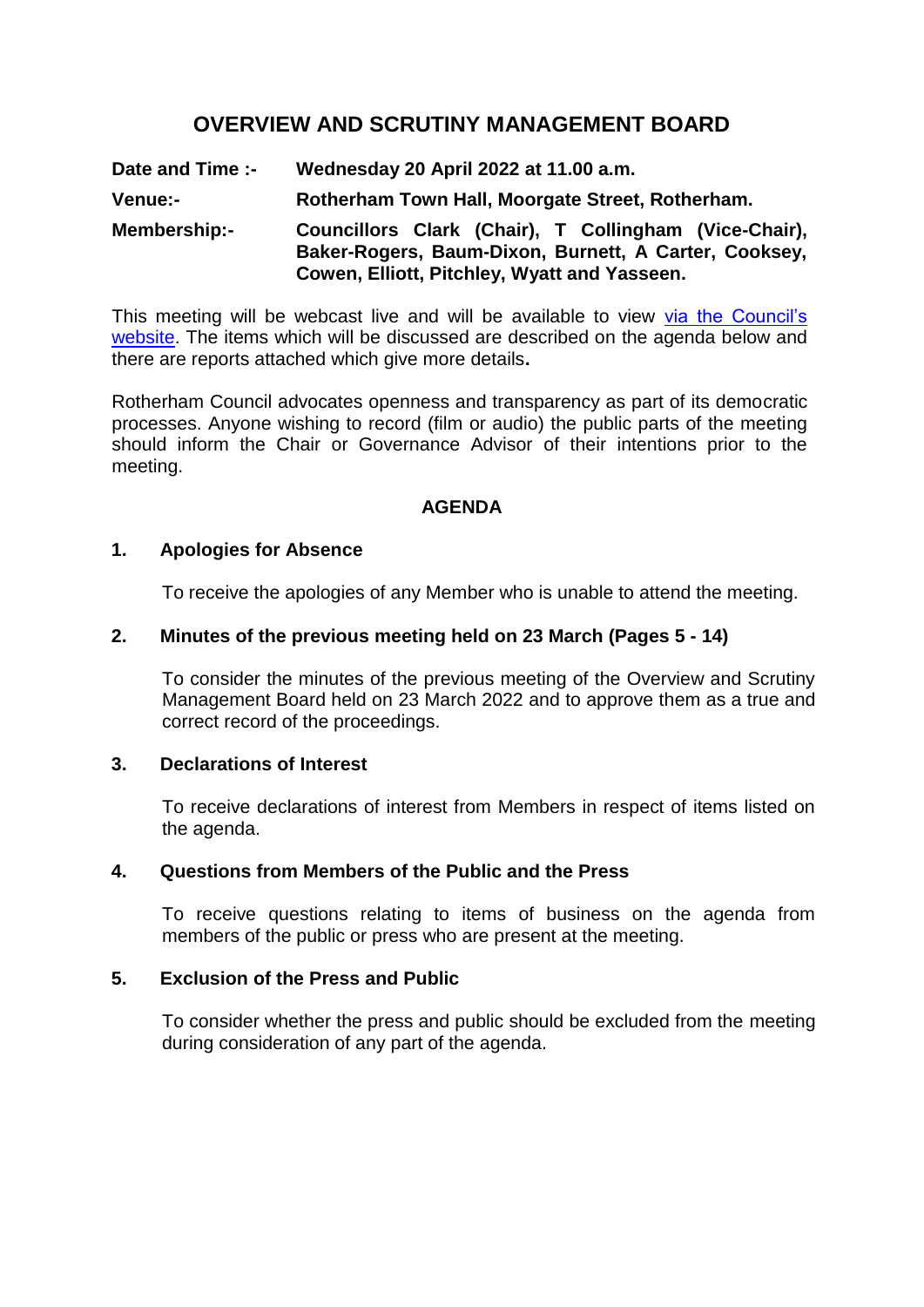**For Discussion/Decision:-**

# **6. Operation Linden - Learning and Recommendations: Update from South Yorkshire Police (Pages 15 - 64)**

To consider South Yorkshire Police's progress against recommendations made by the Independent Office of Police Conduct in its report: *Operation Linden – Learning and Recommendations* (November 2021).

### **Items for Pre-Decision Scrutiny**

In accordance with the outcome of the Governance Review in 2016, the following items are submitted for pre-scrutiny ahead of the Cabinet meeting on 25 April 2022. Members of the Overview and Scrutiny Management Board are invited to comment and make recommendations on the proposals contained within the report.

# **7. Rotherham Climate Emergency Annual Report (Pages 65 - 110)**

To note the progress made during 2021/22 against the Climate Change Action Plan.

Cabinet Portfolio: Jobs and the Local Economy

Strategic Directorate: Regeneration and Environment Services

# **8. Dedicated Schools Grant High Needs Block Safety Valve Programme (Pages 111 - 154)**

To report the outcomes from the Government's National Safety Valve Programme.

Cabinet Portfolio: Children and Young People

Strategic Directorate: Children and Young People's Services

#### **For Information/Monitoring:-**

# **9. Work Programme (Pages 155 - 172)**

To consider the Board's Work Programme.

#### **10. Work in Progress - Select Commissions (Pages 173 - 190)**

To receive updates from the Chairs of the Select Commission on work undertaken and planned for the future.